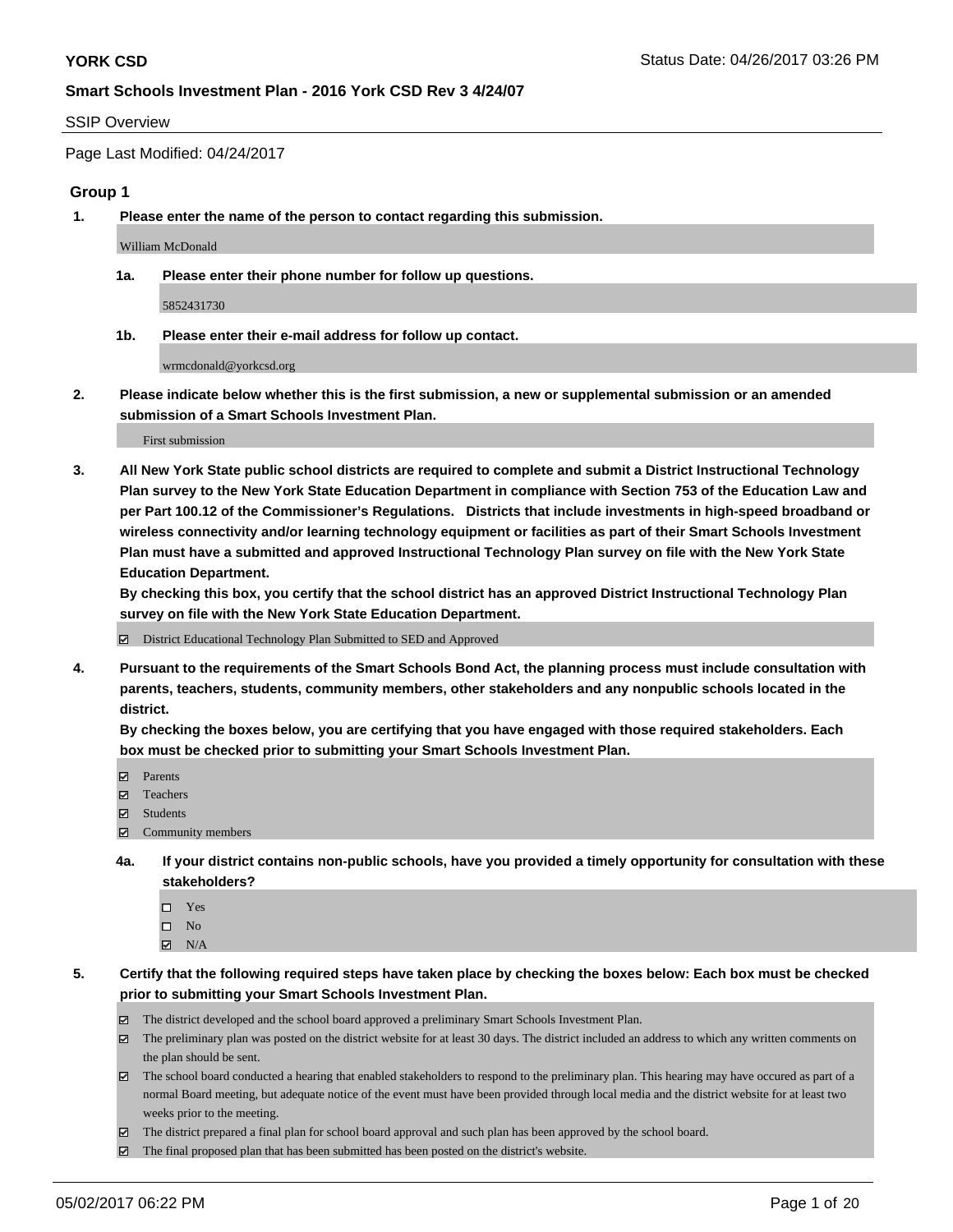SSIP Overview

Page Last Modified: 04/24/2017

**5a. Please upload the proposed Smart Schools Investment Plan (SSIP) that was posted on the district's website, along with any supporting materials. Note that this should be different than your recently submitted Educational Technology Survey. The Final SSIP, as approved by the School Board, should also be posted on the website and remain there during the course of the projects contained therein.**

smartschoolsupdatedplan4-22-16.pdf

**5b. Enter the webpage address where the final Smart Schools Investment Plan is posted. The Plan should remain posted for the life of the included projects.**

https://www.yorkcsd.org/Domain/22

**6. Please enter an estimate of the total number of students and staff that will benefit from this Smart Schools Investment Plan based on the cumulative projects submitted to date.**

900

**7. An LEA/School District may partner with one or more other LEA/School Districts to form a consortium to pool Smart Schools Bond Act funds for a project that meets all other Smart School Bond Act requirements. Each school district participating in the consortium will need to file an approved Smart Schools Investment Plan for the project and submit a signed Memorandum of Understanding that sets forth the details of the consortium including the roles of each respective district.**

 $\Box$  The district plans to participate in a consortium to partner with other school district(s) to implement a Smart Schools project.

**8. Please enter the name and 6-digit SED Code for each LEA/School District participating in the Consortium.**

| <b>Partner LEA/District</b> | <b>ISED BEDS Code</b> |
|-----------------------------|-----------------------|
| (No Response)               | (No Response)         |

**9. Please upload a signed Memorandum of Understanding with all of the participating Consortium partners.**

(No Response)

**10. Your district's Smart Schools Bond Act Allocation is:**

\$856,513

**11. Enter the budget sub-allocations by category that you are submitting for approval at this time. If you are not budgeting SSBA funds for a category, please enter 0 (zero.) If the value entered is \$0, you will not be required to complete that survey question.**

|                                              | lSub-          |
|----------------------------------------------|----------------|
|                                              | Allocations    |
| <b>School Connectivity</b>                   | 76,062         |
| <b>Connectivity Projects for Communities</b> | $\overline{0}$ |
| Classroom Technology                         | 197,250        |
| Pre-Kindergarten Classrooms                  | $\overline{0}$ |
| Replace Transportable Classrooms             | $\overline{0}$ |
| <b>High-Tech Security Features</b>           | 226,267        |
| Totals:                                      | 499,579        |
|                                              |                |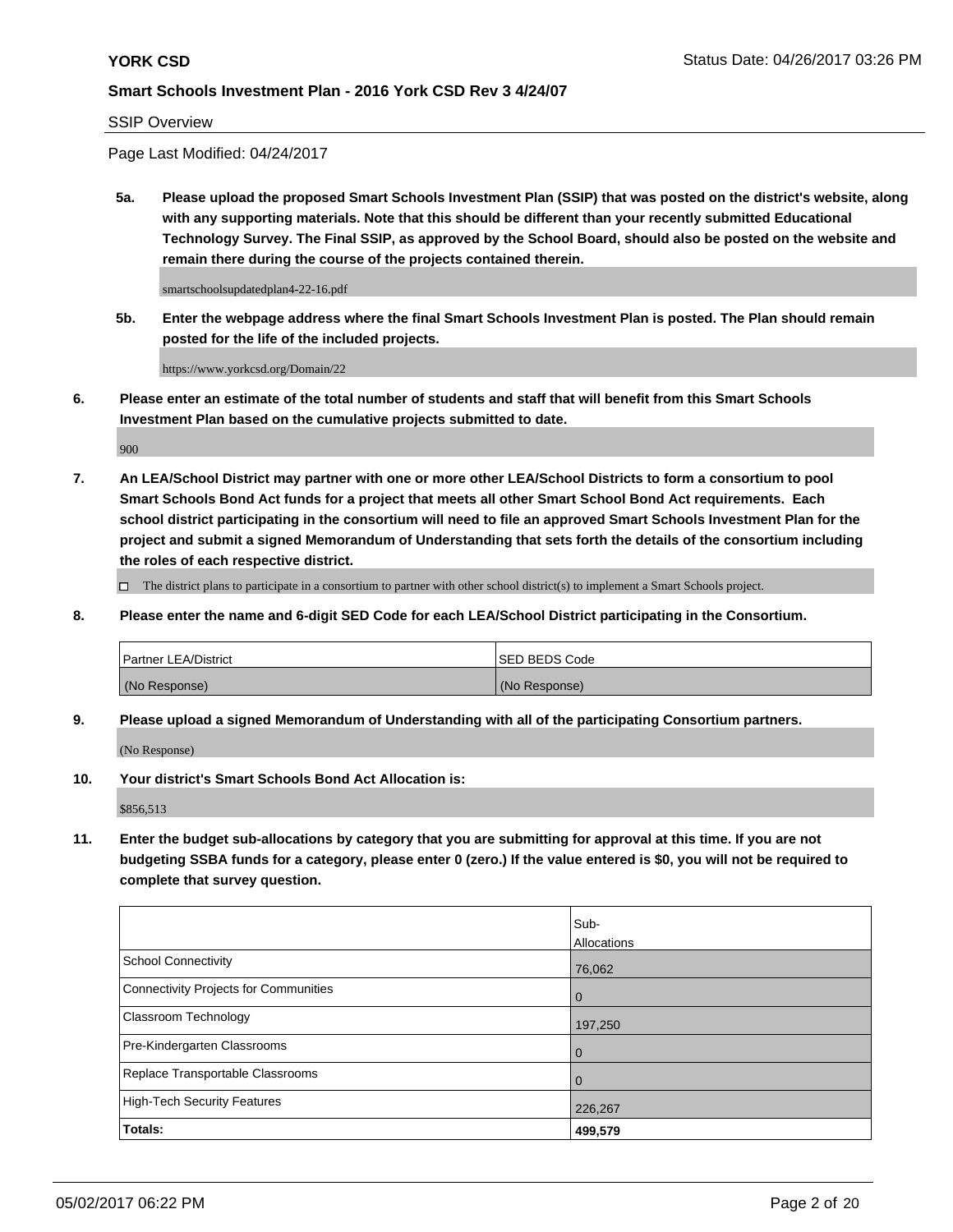#### School Connectivity

Page Last Modified: 04/24/2017

## **Group 1**

- **1. In order for students and faculty to receive the maximum benefit from the technology made available under the Smart Schools Bond Act, their school buildings must possess sufficient connectivity infrastructure to ensure that devices can be used during the school day. Smart Schools Investment Plans must demonstrate that:**
	- **sufficient infrastructure that meets the Federal Communications Commission's 100 Mbps per 1,000 students standard currently exists in the buildings where new devices will be deployed, or**
	- **is a planned use of a portion of Smart Schools Bond Act funds, or**
	- **is under development through another funding source.**

**Smart Schools Bond Act funds used for technology infrastructure or classroom technology investments must increase the number of school buildings that meet or exceed the minimum speed standard of 100 Mbps per 1,000 students and staff within 12 months. This standard may be met on either a contracted 24/7 firm service or a "burstable" capability. If the standard is met under the burstable criteria, it must be:**

**1. Specifically codified in a service contract with a provider, and**

**2. Guaranteed to be available to all students and devices as needed, particularly during periods of high demand, such as computer-based testing (CBT) periods.**

**Please describe how your district already meets or is planning to meet this standard within 12 months of plan submission.**

Effective 8/2015, Wayne Finger Lakes RIC will be providing York CSD with a minimum broadband capacity of 200 Mb. The maximum broadband capacity will be 1 Gb. Our K-12 enrollment is 730.

- **1a. If a district believes that it will be impossible to meet this standard within 12 months, it may apply for a waiver of this requirement, as described on the Smart Schools website. The waiver must be filed and approved by SED prior to submitting this survey.**
	- $\Box$  By checking this box, you are certifying that the school district has an approved waiver of this requirement on file with the New York State Education Department.

#### **2. Connectivity Speed Calculator (Required)**

|                         | l Number of<br>Students | Multiply by<br>100 Kbps | Divide by 1000 Current Speed<br>to Convert to<br>Required<br>Speed in Mb | in Mb | Expected<br>Speed to be<br>Attained Within Required<br>12 Months | <b>Expected Date</b><br><b>When</b><br>Speed Will be<br>Met |
|-------------------------|-------------------------|-------------------------|--------------------------------------------------------------------------|-------|------------------------------------------------------------------|-------------------------------------------------------------|
| <b>Calculated Speed</b> | 730                     | 73,000                  | 73                                                                       | 200   | <b>NA</b>                                                        | <b>NA</b>                                                   |

## **3. Describe how you intend to use Smart Schools Bond Act funds for high-speed broadband and/or wireless connectivity projects in school buildings.**

York Central School is finalizing a one-to-one initiative for every student and teacher to have a tablet or laptop computing device. We have already installed 83 wireless access points. The Smart Schools Bond Act funds will allow us to add 18 more wireless access points, thus making our system robust and complete. It will also allow us to purchase the reamining computing devices for our one-to-one initiative. Numerous network switches have also been identified as needing replacement. These funds will allow us to replace those switches.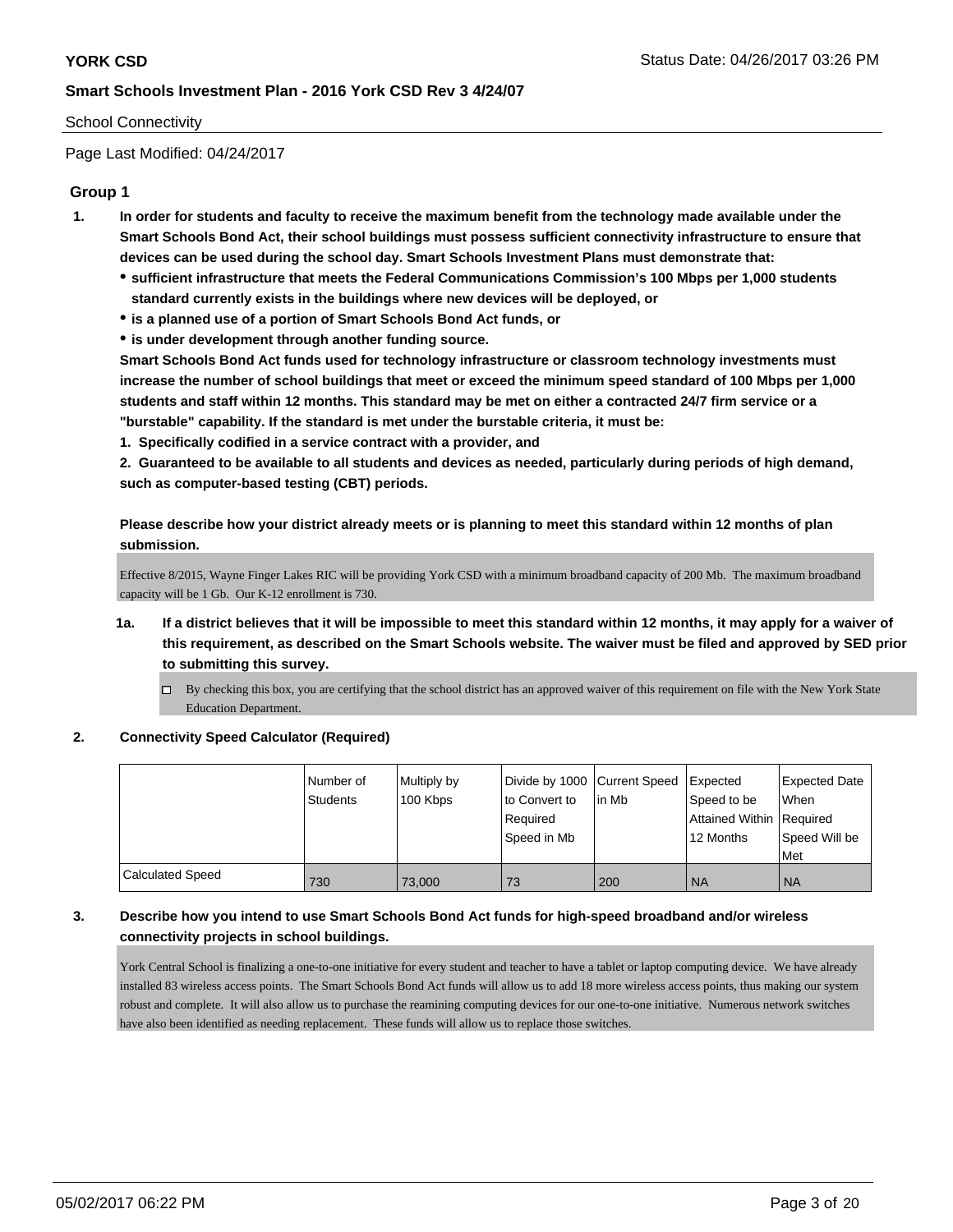#### School Connectivity

Page Last Modified: 04/24/2017

**4. Describe the linkage between the district's District Instructional Technology Plan and the proposed projects. (There should be a link between your response to this question and your response to Question 1 in Part E. Curriculum and Instruction "What are the district's plans to use digital connectivity and technology to improve teaching and learning?)**

Purchases made with Smart Schools Bond Act funds are part of our continuing efforts to align our curriculum and instruction to the Common Core Learning Standards to enhance teaching and learning with the use of educational technologies:

- Graded technology curriculum specifying computer skills and curriculum related material will be an integral part of classroom instruction.
- Computer Technology Trainers will be available to assist in such instruction in the classroom.
- Our Library Media Specialist will provide ongoing instruction at all grade levels in collaboration with classroom teachers.
- 7th 12th grade students' progress in using computer technology will be evaluated by an electronic portfolio which is required by the end of their senior year.
- We intend to offer more courses and "real world" technological devices for our students to prepare students for 21st century college and career readiness

Our Instructional Technology Plan explains our desire to increase student and teacher access to technology by giving students in grades1:1 access to a computing device. We will utilizing them for STAR (diagnostic reading and math assessments) and the State's plan for computer-based testing. Students can complete research within the classroom instead of spending time going to a computer lab. Students also will have access to all files they have stored in the cloud on campus as well as at home. Teachers will have access to state of the art Interactive White Boards, updated computers, and eventually wireless printing. Any visitor to York has access to the wireless infrastructure by using the guest account.

**5. If the district wishes to have students and staff access the Internet from wireless devices within the school building, or in close proximity to it, it must first ensure that it has a robust Wi-Fi network in place that has sufficient bandwidth to meet user demand.**

#### **Please describe how you have quantified this demand and how you plan to meet this demand.**

We work closely with technicians from the Wayne Finger Lakes RIC to quanitify the quantity and quality of our wireless network. We also have an IT consultant that has provided documentation to us as part of our most recent capial construction project. We are confident that, with the purchase of 18 more wireless access points and upgrading several network switches, we will have a very robust wireless network.

**6. As indicated on Page 5 of the guidance, the Office of Facilities Planning will have to conduct a preliminary review of all capital projects, including connectivity projects.**

**Please indicate on a separate row each project number given to you by the Office of Facilities Planning.**

| Project Number  |  |
|-----------------|--|
| 241701047999001 |  |
| 241701040001BA1 |  |

**7. Certain high-tech security and connectivity infrastructure projects may be eligible for an expedited review process as determined by the Office of Facilities Planning.**

**Was your project deemed eligible for streamlined review?**

Yes

**7a. Districts that choose the Streamlined Review Process will be required to certify that they have reviewed all installations with their licensed architect or engineer of record and provide that person's name and license number. The licensed professional must review the products and proposed method of installation prior to implementation and review the work during and after completion in order to affirm that the work was codecompliant, if requested.**

 $\Box$  I certify that I have reviewed all installations with a licensed architect or engineer of record.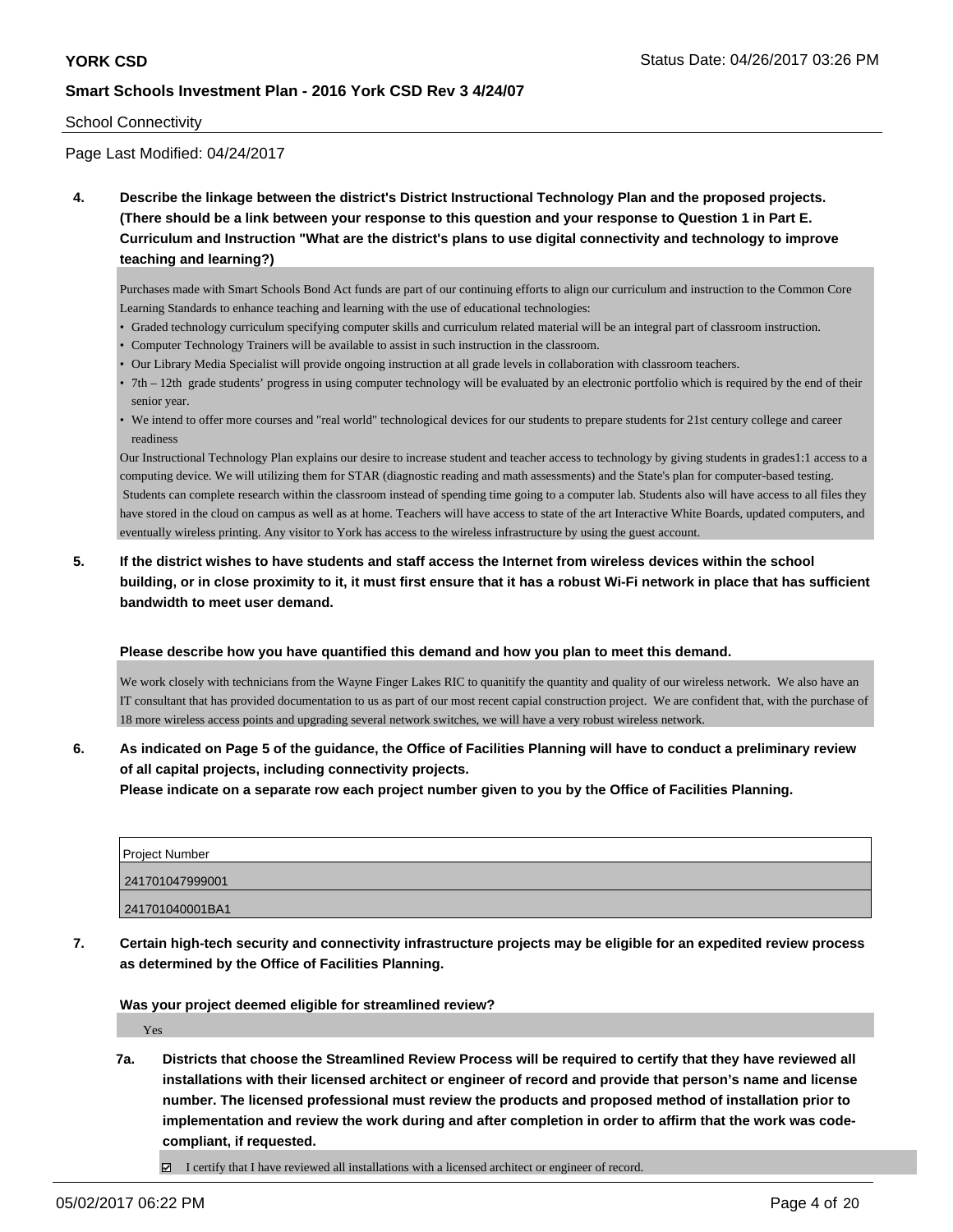#### School Connectivity

Page Last Modified: 04/24/2017

### **8. Include the name and license number of the architect or engineer of record.**

| <sup>'</sup> Name | License Number |
|-------------------|----------------|
| Jason Benfante    | 38542          |

**9. If you are submitting an allocation for School Connectivity complete this table. Note that the calculated Total at the bottom of the table must equal the Total allocation for this category that you entered in the SSIP Overview overall budget.** 

|                                                   | Sub-<br>Allocation |
|---------------------------------------------------|--------------------|
| Network/Access Costs                              | 73,318             |
| Outside Plant Costs                               | (No Response)      |
| <b>School Internal Connections and Components</b> | 2,744              |
| <b>Professional Services</b>                      | (No Response)      |
| Testing                                           | (No Response)      |
| <b>Other Upfront Costs</b>                        | (No Response)      |
| <b>Other Costs</b>                                | (No Response)      |
| Totals:                                           | 76,062             |

**10. Please detail the type, quantity, per unit cost and total cost of the eligible items under each sub-category. This is especially important for any expenditures listed under the "Other" category. All expenditures must be eligible for tax-exempt financing to be reimbursed through the SSBA. Sufficient detail must be provided so that we can verify this is the case. If you have any questions, please contact us directly through smartschools@nysed.gov. NOTE: Wireless Access Points should be included in this category, not under Classroom Educational Technology, except those that will be loaned/purchased for nonpublic schools.**

| Select the allowable expenditure | Item to be purchased          | Quantity | Cost per Item | <b>Total Cost</b> |
|----------------------------------|-------------------------------|----------|---------------|-------------------|
| type.                            |                               |          |               |                   |
| Repeat to add another item under |                               |          |               |                   |
| each type.                       |                               |          |               |                   |
| Network/Access Costs             | <b>Network Switches</b>       | 12       | 5,400         | 64,800            |
| <b>Connections/Components</b>    | <b>Patch Cables</b>           | 400      | 6             | 2,500             |
| <b>Connections/Components</b>    | Installation of Patch Cords   | 400      |               | 244               |
| Network/Access Costs             | <b>Wireless Access Points</b> | 18       | 473           | 8,518             |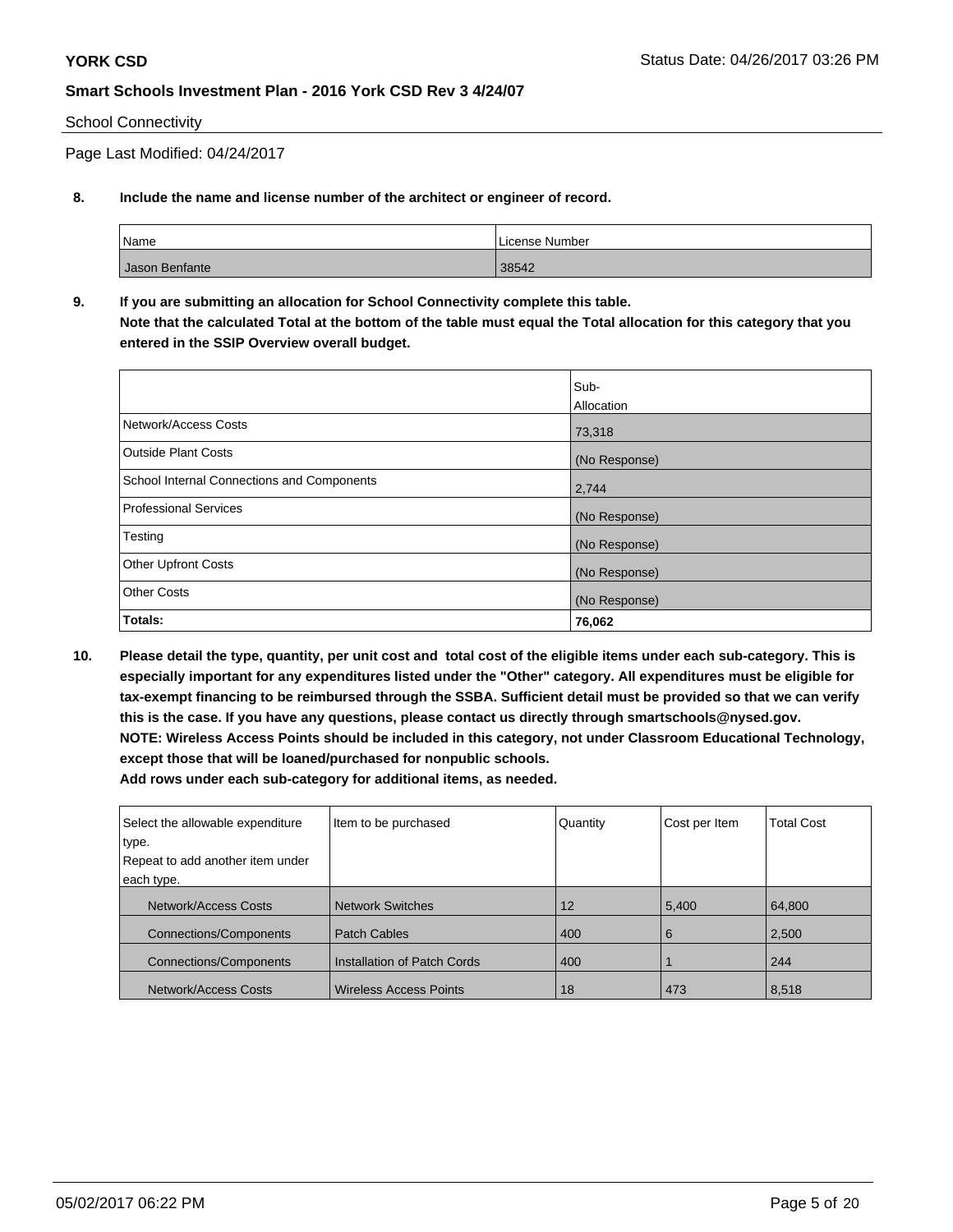Community Connectivity (Broadband and Wireless)

Page Last Modified: 04/24/2017

#### **Group 1**

**1. Describe how you intend to use Smart Schools Bond Act funds for high-speed broadband and/or wireless connectivity projects in the community.**

(No Response)

**2. Please describe how the proposed project(s) will promote student achievement and increase student and/or staff access to the Internet in a manner that enhances student learning and/or instruction outside of the school day and/or school building.**

(No Response)

**3. Community connectivity projects must comply with all the necessary local building codes and regulations (building and related permits are not required prior to plan submission).**

 $\Box$  I certify that we will comply with all the necessary local building codes and regulations.

**4. Please describe the physical location of the proposed investment.**

(No Response)

**5. Please provide the initial list of partners participating in the Community Connectivity Broadband Project, along with their Federal Tax Identification (Employer Identification) number.**

| <b>Project Partners</b> | l Federal ID # |
|-------------------------|----------------|
| (No Response)           | (No Response)  |

**6. If you are submitting an allocation for Community Connectivity, complete this table. Note that the calculated Total at the bottom of the table must equal the Total allocation for this category that you entered in the SSIP Overview overall budget.**

|                                    | Sub-Allocation |
|------------------------------------|----------------|
| Network/Access Costs               | (No Response)  |
| Outside Plant Costs                | (No Response)  |
| <b>Tower Costs</b>                 | (No Response)  |
| <b>Customer Premises Equipment</b> | (No Response)  |
| <b>Professional Services</b>       | (No Response)  |
| Testing                            | (No Response)  |
| <b>Other Upfront Costs</b>         | (No Response)  |
| <b>Other Costs</b>                 | (No Response)  |
| Totals:                            | 0              |

**7. Please detail the type, quantity, per unit cost and total cost of the eligible items under each sub-category. This is especially important for any expenditures listed under the "Other" category. All expenditures must be capital-bond eligible to be reimbursed through the SSBA. If you have any questions, please contact us directly through smartschools@nysed.gov.**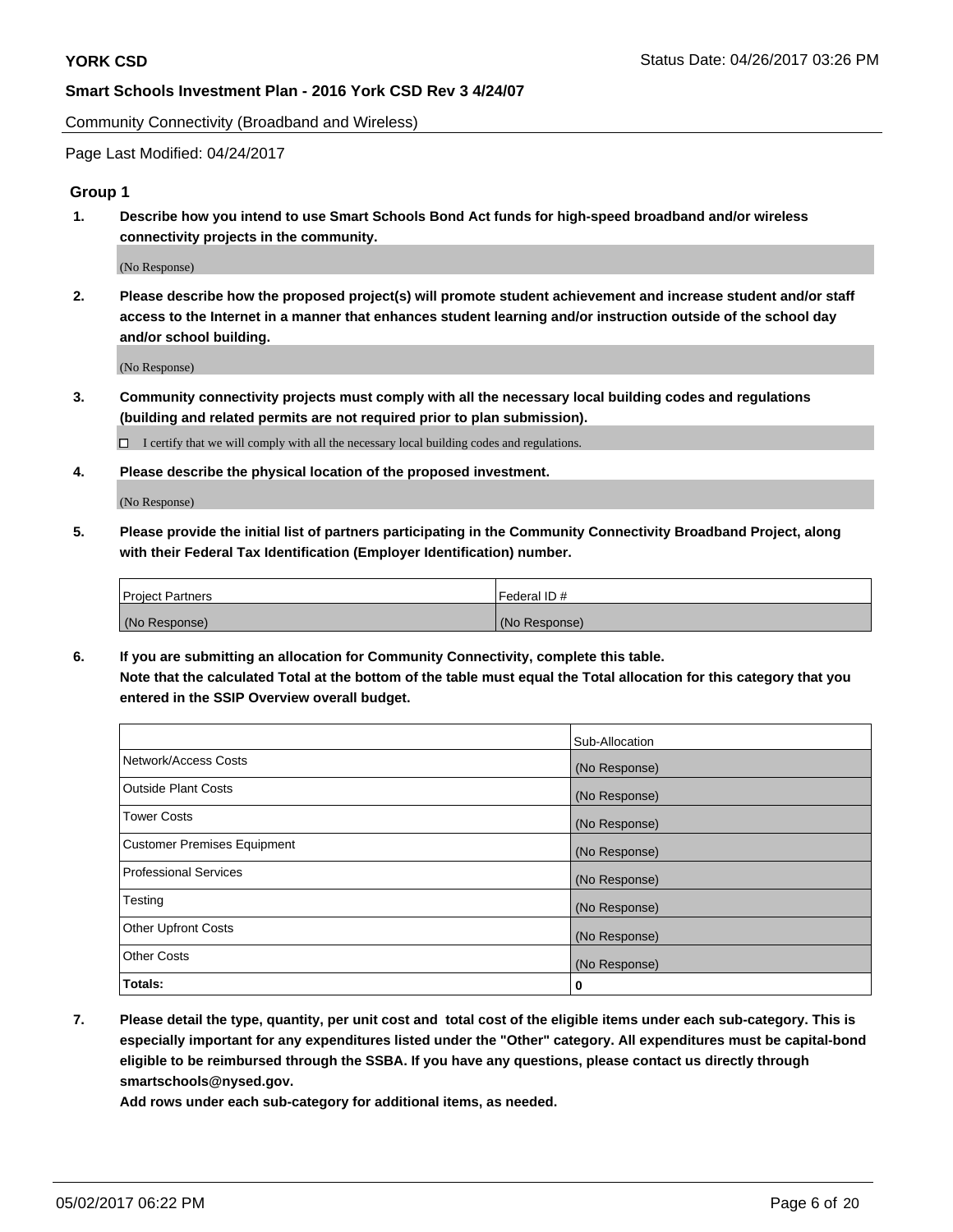Community Connectivity (Broadband and Wireless)

| Select the allowable expenditure | Item to be purchased | <b>Quantity</b> | Cost per Item | <b>Total Cost</b> |
|----------------------------------|----------------------|-----------------|---------------|-------------------|
| type.                            |                      |                 |               |                   |
| Repeat to add another item under |                      |                 |               |                   |
| each type.                       |                      |                 |               |                   |
| (No Response)                    | (No Response)        | (No Response)   | (No Response) | (No Response)     |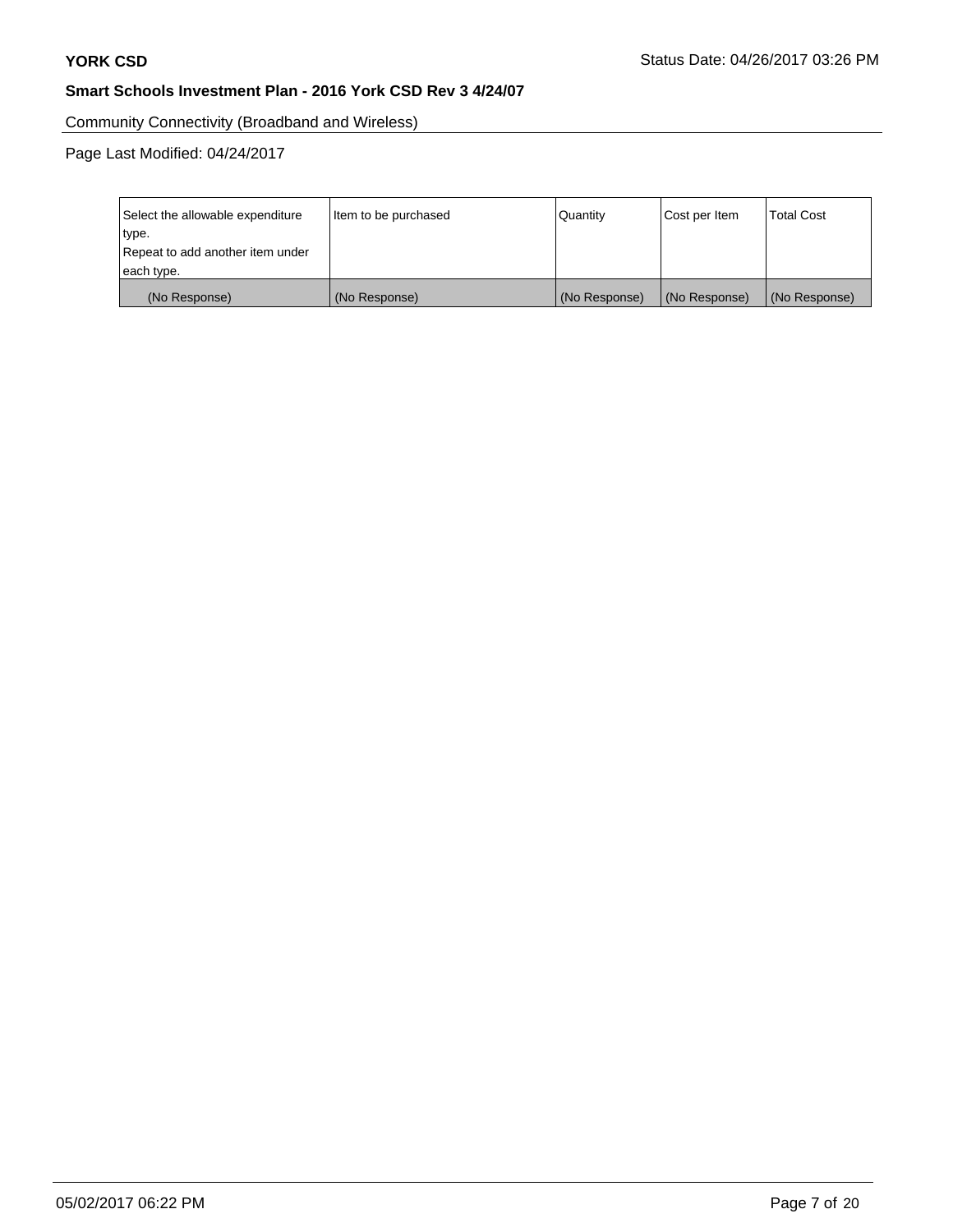#### Classroom Learning Technology

Page Last Modified: 04/24/2017

### **Questions**

**1. In order for students and faculty to receive the maximum benefit from the technology made available under the Smart Schools Bond Act, their school buildings must possess sufficient connectivity infrastructure to ensure that devices can be used during the school day. Smart Schools Investment Plans must demonstrate that sufficient infrastructure that meets the Federal Communications Commission's 100 Mbps per 1,000 students standard currently exists in the buildings where new devices will be deployed, or is a planned use of a portion of Smart Schools Bond Act funds, or is under development through another funding source.**

**Smart Schools Bond Act funds used for technology infrastructure or classroom technology investments must increase the number of school buildings that meet or exceed the minimum speed standard of 100 Mbps per 1,000 students and staff within 12 months. This standard may be met on either a contracted 24/7 firm service or a "burstable" capability. If the standard is met under the burstable criteria, it must be:**

**1. Specifically codified in a service contract with a provider, and**

**2. Guaranteed to be available to all students and devices as needed, particularly during periods of high demand, such as computer-based testing (CBT) periods.**

**Please describe how your district already meets or is planning to meet this standard within 12 months of plan submission.**

Effective 8/2015, Wayne Finger Lakes RIC will be providing York CSD with a minimum broadband capacity of 200 Mb. The maximum broadband capacity will be 1 Gb. Our K-12 enrollment is 730.

- **1a. If a district believes that it will be impossible to meet this standard within 12 months, it may apply for a waiver of this requirement, as described on the Smart Schools website. The waiver must be filed and approved by SED prior to submitting this survey.**
	- $\Box$  By checking this box, you are certifying that the school district has an approved waiver of this requirement on file with the New York State Education Department.

#### **2. Connectivity Speed Calculator (Required)**

|                         | I Number of<br>Students | Multiply by<br>100 Kbps | to Convert to<br>Required<br>Speed in Mb | Divide by 1000 Current Speed Expected<br>l in Mb | Speed to be<br>Attained Within Required<br>l 12 Months | Expected Date<br>When<br>Speed Will be<br>Met |
|-------------------------|-------------------------|-------------------------|------------------------------------------|--------------------------------------------------|--------------------------------------------------------|-----------------------------------------------|
| <b>Calculated Speed</b> | 730                     | 73,000                  | 73                                       | 200                                              | <b>NA</b>                                              | <b>NA</b>                                     |

**3. If the district wishes to have students and staff access the Internet from wireless devices within the school building, or in close proximity to it, it must first ensure that it has a robust Wi-Fi network in place that has sufficient bandwidth to meet user demand.**

#### **Please describe how you have quantified this demand and how you plan to meet this demand.**

We work closely with technicians from the Wayne Finger Lakes RIC to quanitify the quantity and quality of our wireless network. We also have an IT consultant that has provided documentation to us as part of our most recent capial construction project. We are confident that, with the purchase of 18 more wireless access points and upgrading several network switches, we will have a very robust wireless network.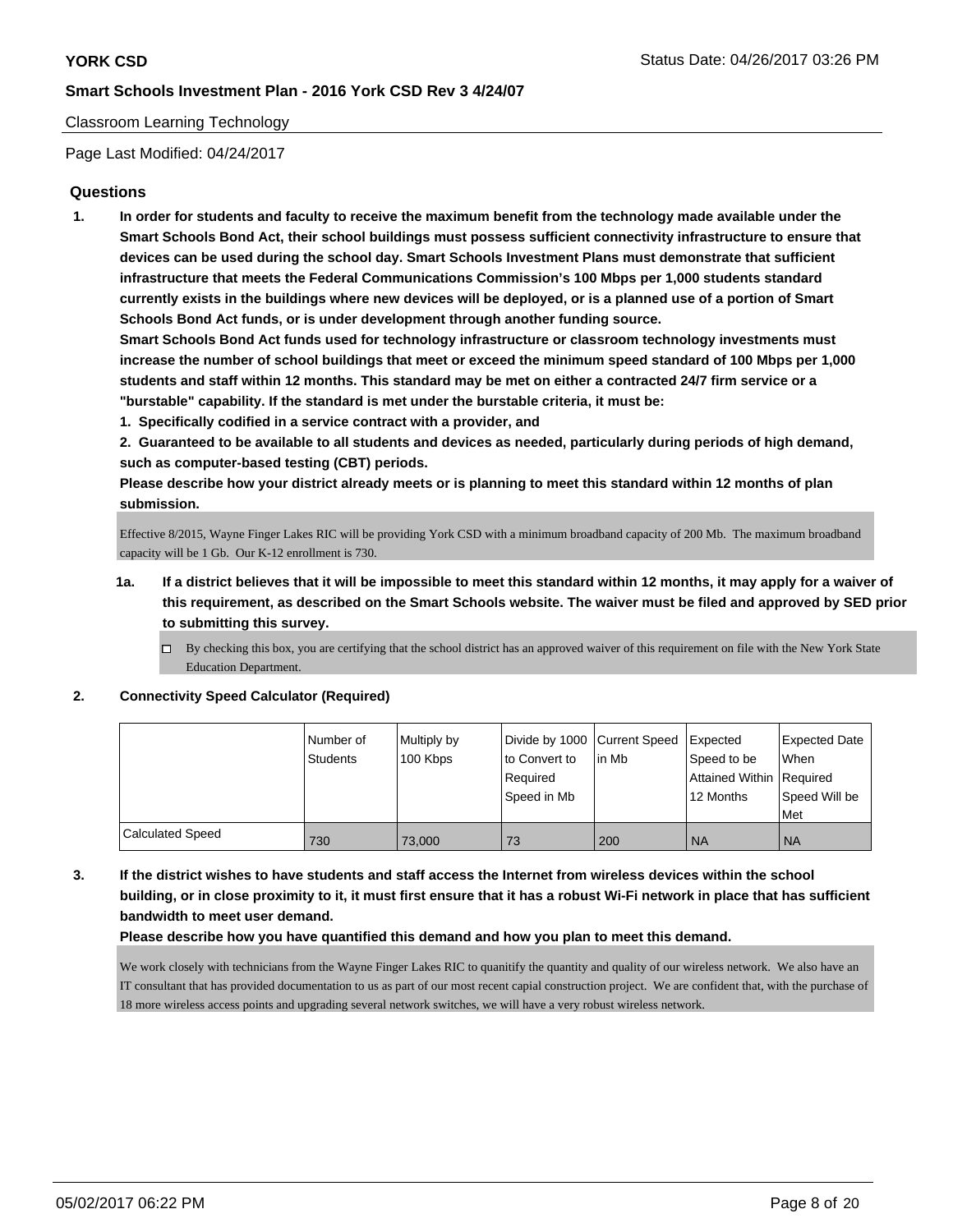#### Classroom Learning Technology

Page Last Modified: 04/24/2017

**4. All New York State public school districts are required to complete and submit an Instructional Technology Plan survey to the New York State Education Department in compliance with Section 753 of the Education Law and per Part 100.12 of the Commissioner's Regulations.**

**Districts that include educational technology purchases as part of their Smart Schools Investment Plan must have a submitted and approved Instructional Technology Plan survey on file with the New York State Education Department.**

- By checking this box, you are certifying that the school district has an approved Instructional Technology Plan survey on file with the New York State Education Department.
- **5. Describe the devices you intend to purchase and their compatibility with existing or planned platforms or systems. Specifically address the adequacy of each facility's electrical, HVAC and other infrastructure necessary to install and support the operation of the planned technology.**

In the Classroom Technology category, we intend to purchase replacement desktop computers, new Chromebook computers, new iPad tablet computers, replacement printers, new interactive white boards, a new laser engraver, a new 3-D printer, and a new CNC router. Our architect and IT consultant have reveiwed the specs on the planned purchases to ensure they will work with our existing platforms. They have also confirmed that the District can provide adequate electrical supplies to support all of these devices.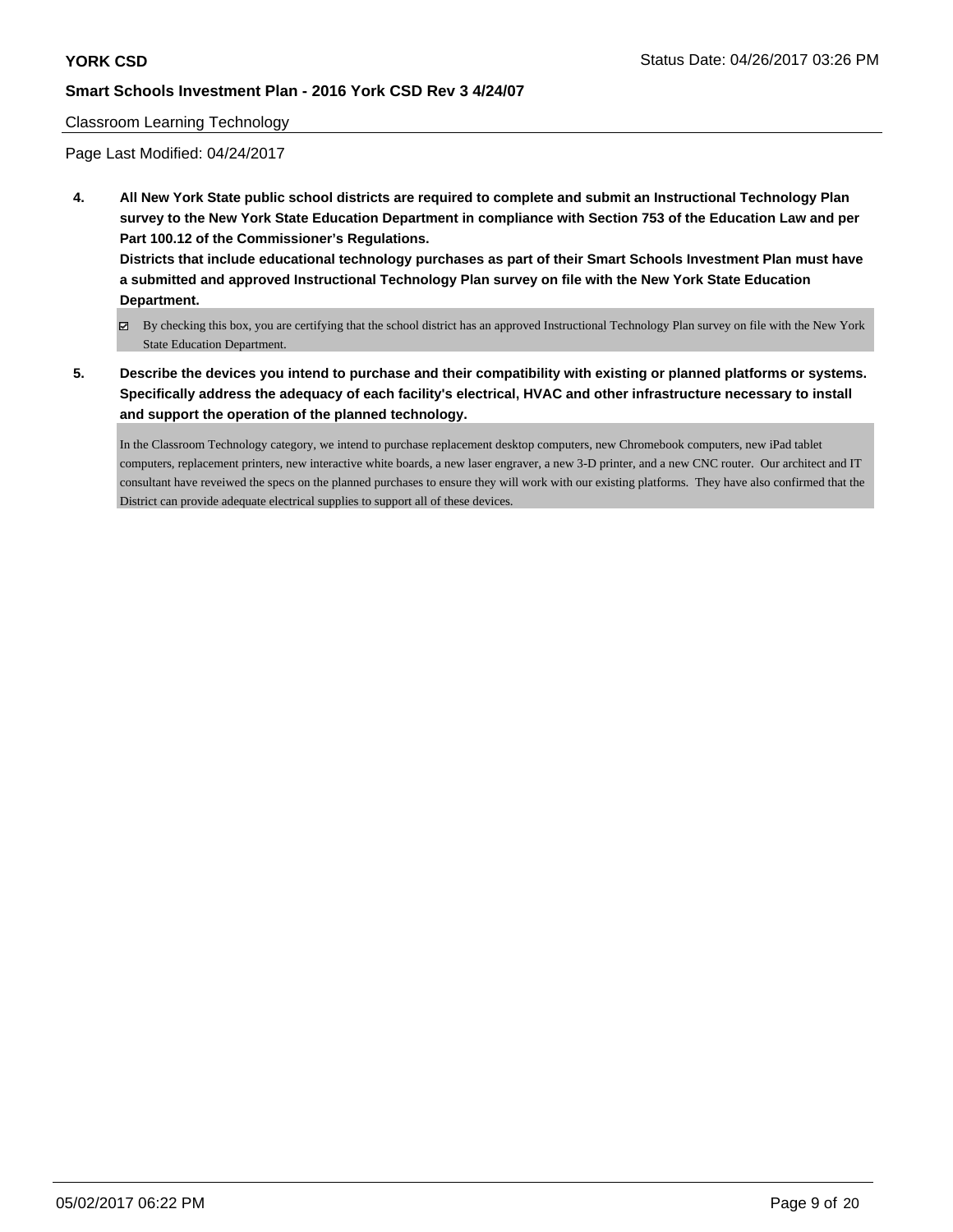#### Classroom Learning Technology

Page Last Modified: 04/24/2017

- **6. Describe how the proposed technology purchases will:**
	- **> enhance differentiated instruction;**
	- **> expand student learning inside and outside the classroom;**
	- **> benefit students with disabilities and English language learners; and**
	- **> contribute to the reduction of other learning gaps that have been identified within the district.**

**The expectation is that districts will place a priority on addressing the needs of students who struggle to succeed in a rigorous curriculum. Responses in this section should specifically address this concern and align with the district's Instructional Technology Plan (in particular Question 2 of E. Curriculum and Instruction: "Does the district's instructional technology plan address the needs of students with disabilities to ensure equitable access to instruction, materials and assessments?" and Question 3 of the same section: "Does the district's instructional technology plan address the provision of assistive technology specifically for students with disabilities to ensure access to and participation in the general curriculum?"**

The staff of York Central School believes that technology can be a great asset in a student's education, promoting enthusiasm and enhancing their success. Computer skills should be used to support and strengthen current instructional goals, not simply taught in isolation or in addition to current curriculum. Effective use of technology can help us meet the diverse needs of all learners and help develop life-long learning skills. It can also help students become teachers and advisors for their peers.

We also feel that it is imperative that our graduates be proficient using the technological tools that can help them become constructive members of society. Our students will be working in an information-driven society, where they will use technology to access information, interpret and analyze it, and communicate their results. During their school career, they must use information to solve real-world problems, working collaboratively and developing their critical thinking skills. Students need to experience positive interactions with people beyond the boundaries of the school building and our community to better understand the global community in which we are living. This includes all students; our regular education population, those with disabilities, and English language learners.

New computers (desktops, laptops, and tablets) will be connected to the Google Apps of Education suite. This allows students cloud-based access to email, documents, spreadsheets, and presentations. It allows for an ease of sharing files in real-time. Groups of students can collaborate on projects while at different physical locations. Students can share documents and receive timely feedback from teachers. This mirrors the "real life" use of computers and technology. Project-based learning is also enhanced. New interactive white boards assist teachers by making their lessons more engaging. These teaching tools capitalize on auditory, visual, and kinesthetic learning styles to promote deeper levels of learning. A new laser engraver, 3-D printer, and CNC router will greatly benefit our students who intend to move toward careers in the STEM fields. These are the same machines used in industry and our students will be better prepared for the transition from school to work.

Assistive technololgy modifications required by IEPs can be implemented with the computers, apps, and software that we can offer our students. These include text-to-speech apps like Dragon Speak. Visual modifications to enlarge print on the screen is another example. We have a subscription to Rosetta Stone which allows our ELLs another way to learn the English language. Rosetta Stone also allows these learners to stay connected to their native language. When these apps are connected to one computing device that we give to students, their ability to learn and process information has no boundaries.

**7. Where appropriate, describe how the proposed technology purchases will enhance ongoing communication with parents and other stakeholders and help the district facilitate technology-based regional partnerships, including distance learning and other efforts.**

With more and better technology, more avenues of access to communication will exist between the school and all its stakeholders. We offer some shared courses with another school district through the use of distance learning technologies. Giving our students access to individual computers will allow them to communicate with other students and the teacher in real-time. Information and project sharing are enhanced. The school district's website, use of synchonized notification systems, and electronic publishing of our quarterly newsletter are other examples of avenues of communication that will improve.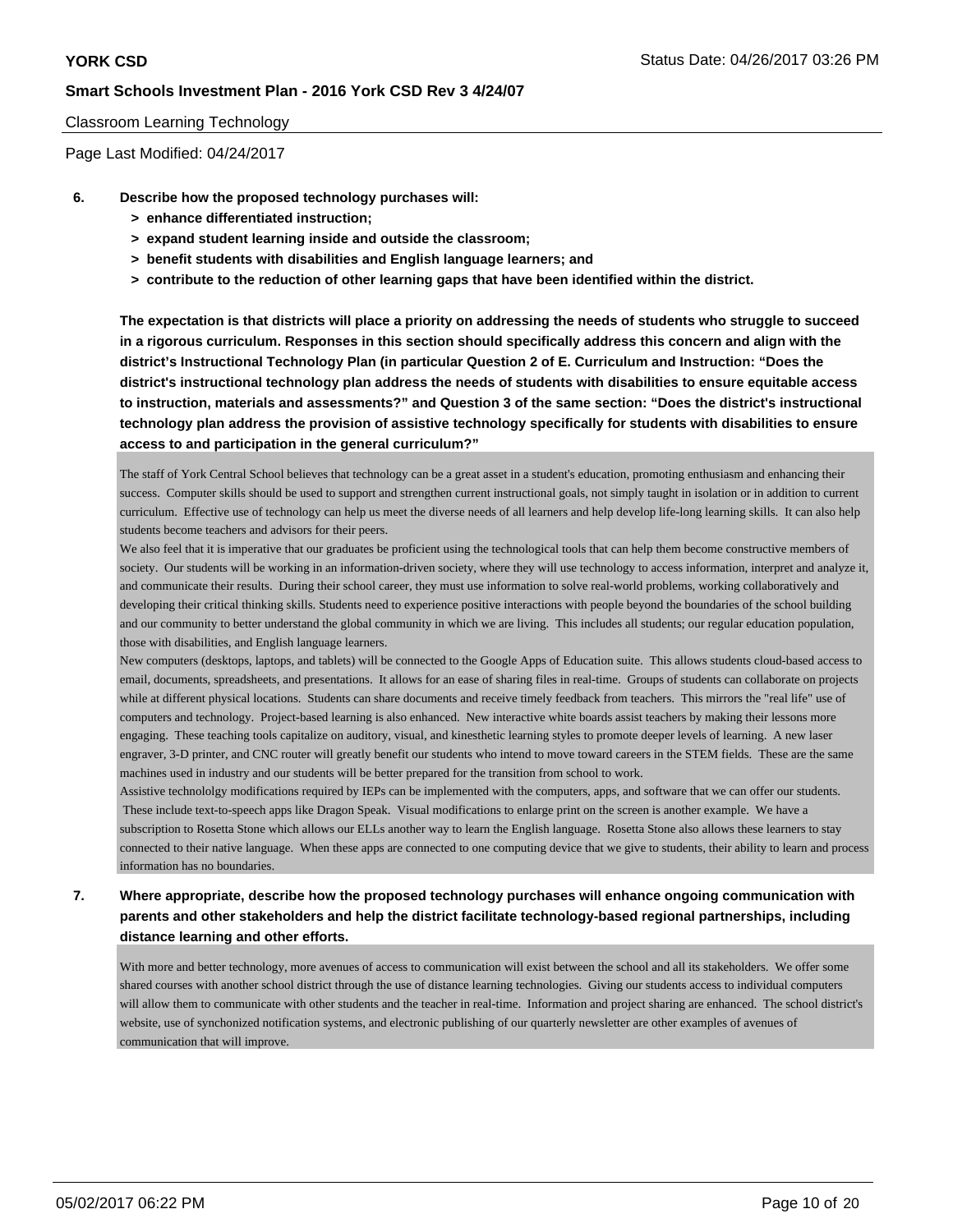#### Classroom Learning Technology

Page Last Modified: 04/24/2017

**8. Describe the district's plan to provide professional development to ensure that administrators, teachers and staff can employ the technology purchased to enhance instruction successfully.**

**Note: This response should be aligned and expanded upon in accordance with your district's response to Question 1 of F. Professional Development of your Instructional Technology Plan: "Please provide a summary of professional development offered to teachers and staff, for the time period covered by this plan, to support technology to enhance teaching and learning. Please include topics, audience and method of delivery within your summary."**

Any new technology brought into our district must have corresponding professional development. We use in-house IT staff, staff from our RIC, or we rely on the vendors to provide the training. In-house staff will provide the training for computers, laptops, tablets, and printers. RIC staff will provide training on the wireless access points, and network switches. Vendors will provide training on the Interactive White Boards, 3-D printer, laser engaver, and CNC router.

- **9. Districts must contact the SUNY/CUNY teacher preparation program that supplies the largest number of the district's new teachers to request advice on innovative uses and best practices at the intersection of pedagogy and educational technology.**
	- By checking this box, you certify that you have contacted the SUNY/CUNY teacher preparation program that supplies the largest number of your new teachers to request advice on these issues.
	- **9a. Please enter the name of the SUNY or CUNY Institution that you contacted.**

SUNY Geneseo

**9b. Enter the primary Institution phone number.**

585-245-5560

**9c. Enter the name of the contact person with whom you consulted and/or will be collaborating with on innovative uses of technology and best practices.**

Dr. Anjoo Sikka

**10. A district whose Smart Schools Investment Plan proposes the purchase of technology devices and other hardware must account for nonpublic schools in the district.**

**Are there nonpublic schools within your school district?**

Yes  $\boxtimes$  No

**11. Nonpublic Classroom Technology Loan Calculator**

**The Smart Schools Bond Act provides that any Classroom Learning Technology purchases made using Smart Schools funds shall be lent, upon request, to nonpublic schools in the district. However, no school district shall be required to loan technology in amounts greater than the total obtained and spent on technology pursuant to the Smart Schools Bond Act and the value of such loan may not exceed the total of \$250 multiplied by the nonpublic school enrollment in the base year at the time of enactment.**

**See:**

**http://www.p12.nysed.gov/mgtserv/smart\_schools/docs/Smart\_Schools\_Bond\_Act\_Guidance\_04.27.15\_Final.pdf.**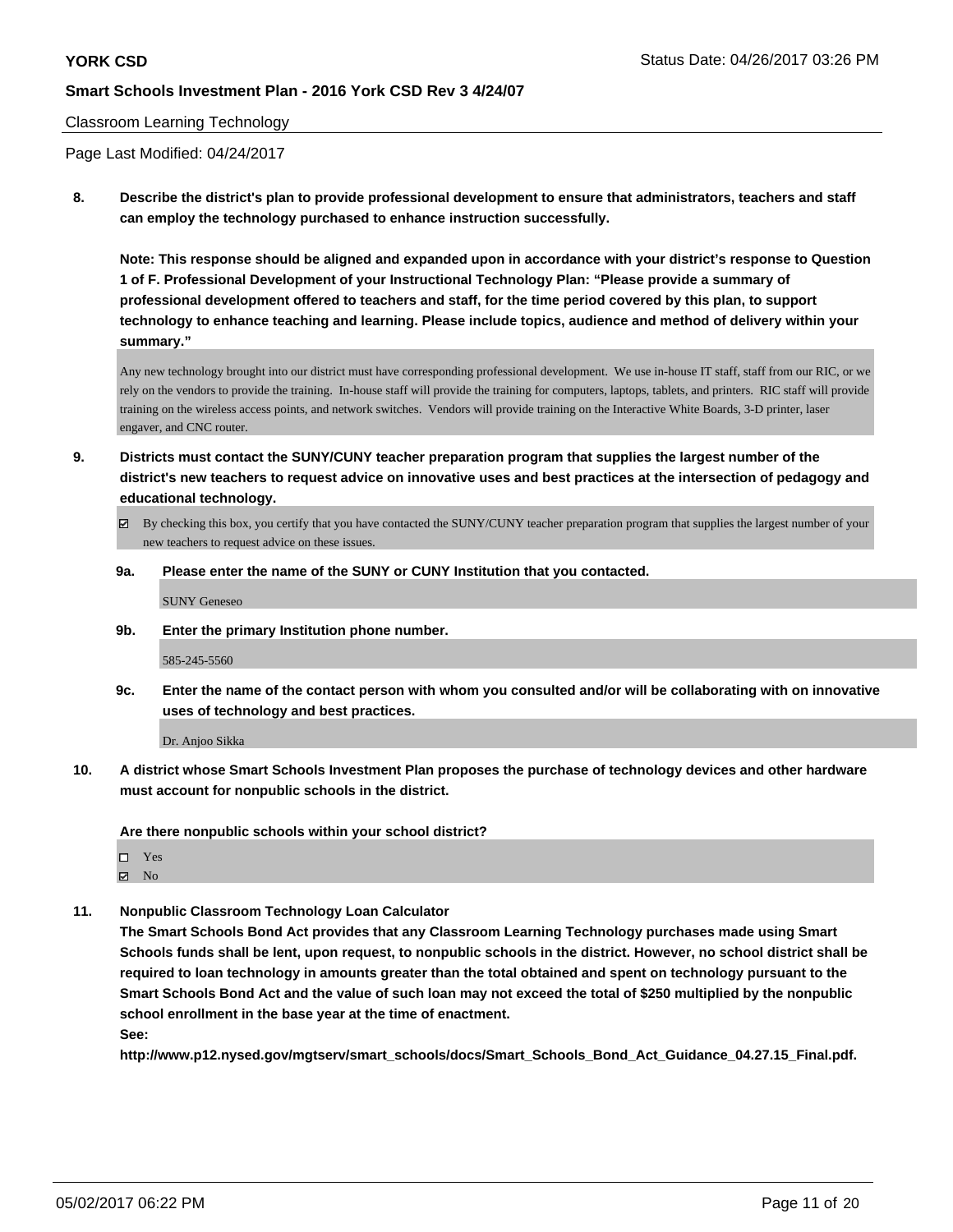Classroom Learning Technology

Page Last Modified: 04/24/2017

|                                     | 1. Classroom<br>Technology<br>Sub-allocation | 12. Public<br>l Enrollment<br>$(2014-15)$ | l 3. Nonpublic<br>Enrollment<br>(2014-15) | l 4. Sum of<br>Public and<br>l Nonpublic<br>Enrollment | 15. Total Per<br>Pupil Sub-<br>lallocation | 6. Total<br>Nonpublic Loan<br>Amount                                                          |
|-------------------------------------|----------------------------------------------|-------------------------------------------|-------------------------------------------|--------------------------------------------------------|--------------------------------------------|-----------------------------------------------------------------------------------------------|
| Calculated Nonpublic Loan<br>Amount |                                              |                                           |                                           |                                                        |                                            | (No Response)   (No Response)   (No Response)   (No Response)   (No Response)   (No Response) |

**12. To ensure the sustainability of technology purchases made with Smart Schools funds, districts must demonstrate a long-term plan to maintain and replace technology purchases supported by Smart Schools Bond Act funds. This sustainability plan shall demonstrate a district's capacity to support recurring costs of use that are ineligible for Smart Schools Bond Act funding such as device maintenance, technical support, Internet and wireless fees, maintenance of hotspots, staff professional development, building maintenance and the replacement of incidental items. Further, such a sustainability plan shall include a long-term plan for the replacement of purchased devices and equipment at the end of their useful life with other funding sources.**

By checking this box, you certify that the district has a sustainability plan as described above.

**13. Districts must ensure that devices purchased with Smart Schools Bond funds will be distributed, prepared for use, maintained and supported appropriately. Districts must maintain detailed device inventories in accordance with generally accepted accounting principles.**

 $\boxtimes$  By checking this box, you certify that the district has a distribution and inventory management plan and system in place.

**14. If you are submitting an allocation for Classroom Learning Technology complete this table. Note that the calculated Total at the bottom of the table must equal the Total allocation for this category that you entered in the SSIP Overview overall budget.**

|                         | Sub-Allocation |
|-------------------------|----------------|
| Interactive Whiteboards | 42,000         |
| Computer Servers        | (No Response)  |
| Desktop Computers       | 48,000         |
| Laptop Computers        | 15,000         |
| <b>Tablet Computers</b> | 22,000         |
| <b>Other Costs</b>      | 70,250         |
| Totals:                 | 197,250        |

**15. Please detail the type, quantity, per unit cost and total cost of the eligible items under each sub-category. This is especially important for any expenditures listed under the "Other" category. All expenditures must be capital-bond eligible to be reimbursed through the SSBA. If you have any questions, please contact us directly through smartschools@nysed.gov.**

**Please specify in the "Item to be Purchased" field which specific expenditures and items are planned to meet the district's nonpublic loan requirement, if applicable.**

**NOTE: Wireless Access Points that will be loaned/purchased for nonpublic schools should ONLY be included in this category, not under School Connectivity, where public school districts would list them.**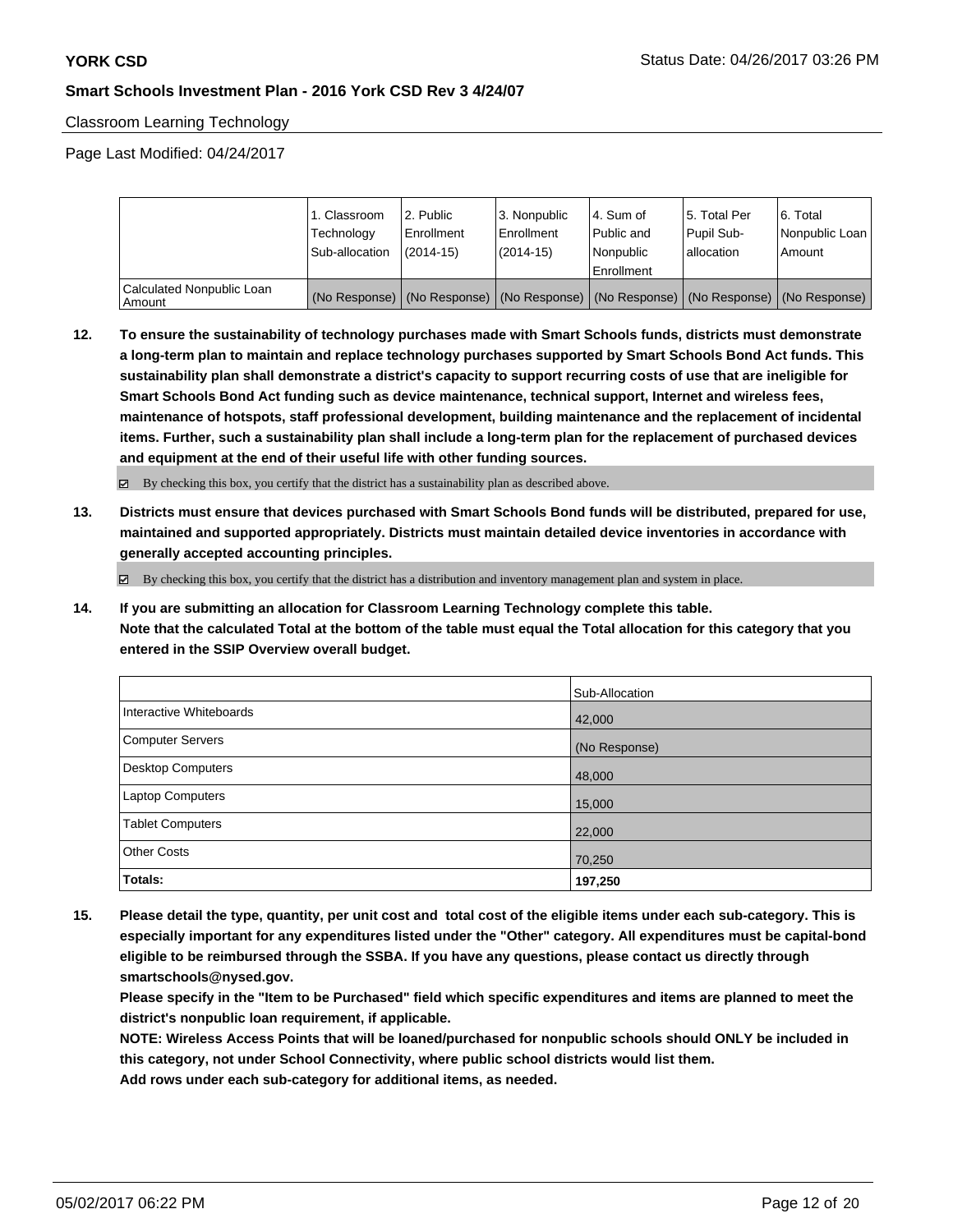# Classroom Learning Technology

| Select the allowable expenditure<br>type.<br>Repeat to add another item under<br>each type. | Iltem to be Purchased    | Quantity | Cost per Item | <b>Total Cost</b> |
|---------------------------------------------------------------------------------------------|--------------------------|----------|---------------|-------------------|
| Interactive Whiteboards                                                                     | Interactive Whiteboards  | 10       | 4,200         | 42,000            |
| <b>Desktop Computers</b>                                                                    | <b>Desktop Computers</b> | 60       | 800           | 48,000            |
| <b>Laptop Computers</b>                                                                     | Chromebook Laptops       | 50       | 300           | 15,000            |
| <b>Tablet Computers</b>                                                                     | iPad computers           | 55       | 400           | 22,000            |
| <b>Other Costs</b>                                                                          | <b>Printers</b>          | 7        | 750           | 5,250             |
| <b>Other Costs</b>                                                                          | 3-D Printer              |          | 21,000        | 21,000            |
| <b>Other Costs</b>                                                                          | Laser Engraver           |          | 25,000        | 25,000            |
| <b>Other Costs</b>                                                                          | <b>CNC Router</b>        |          | 19,000        | 19,000            |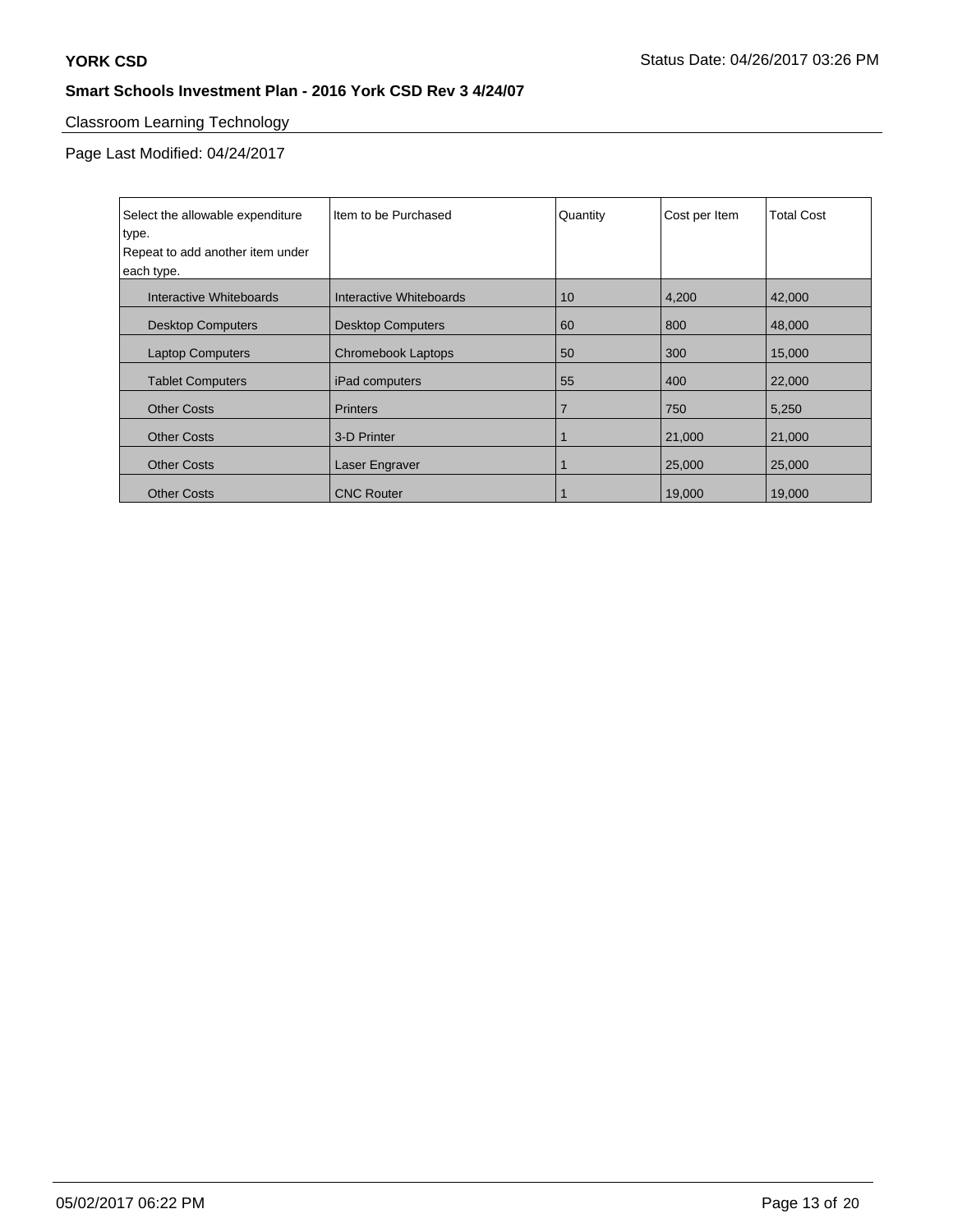#### Pre-Kindergarten Classrooms

Page Last Modified: 04/24/2017

#### **Group 1**

**1. Provide information regarding how and where the district is currently serving pre-kindergarten students and justify the need for additional space with enrollment projections over 3 years.**

(No Response)

- **2. Describe the district's plan to construct, enhance or modernize education facilities to accommodate prekindergarten programs. Such plans must include:**
	- **Specific descriptions of what the district intends to do to each space;**
	- **An affirmation that pre-kindergarten classrooms will contain a minimum of 900 square feet per classroom;**
	- **The number of classrooms involved;**
	- **The approximate construction costs per classroom; and**
	- **Confirmation that the space is district-owned or has a long-term lease that exceeds the probable useful life of the improvements.**

(No Response)

**3. Smart Schools Bond Act funds may only be used for capital construction costs. Describe the type and amount of additional funds that will be required to support ineligible ongoing costs (e.g. instruction, supplies) associated with any additional pre-kindergarten classrooms that the district plans to add.**

(No Response)

**4. All plans and specifications for the erection, repair, enlargement or remodeling of school buildings in any public school district in the State must be reviewed and approved by the Commissioner. Districts that plan capital projects using their Smart Schools Bond Act funds will undergo a Preliminary Review Process by the Office of Facilities Planning.**

**Please indicate on a separate row each project number given to you by the Office of Facilities Planning.**

| Project Number |  |
|----------------|--|
| (No Response)  |  |

**5. If you have made an allocation for Pre-Kindergarten Classrooms, complete this table. Note that the calculated Total at the bottom of the table must equal the Total allocation for this category that you entered in the SSIP Overview overall budget.**

| Totals:                                  | 0              |
|------------------------------------------|----------------|
| Other Costs                              | (No Response)  |
| Enhance/Modernize Educational Facilities | (No Response)  |
| Construct Pre-K Classrooms               | (No Response)  |
|                                          | Sub-Allocation |

**6. Please detail the type, quantity, per unit cost and total cost of the eligible items under each sub-category. This is especially important for any expenditures listed under the "Other" category. All expenditures must be capital-bond eligible to be reimbursed through the SSBA. If you have any questions, please contact us directly through smartschools@nysed.gov.**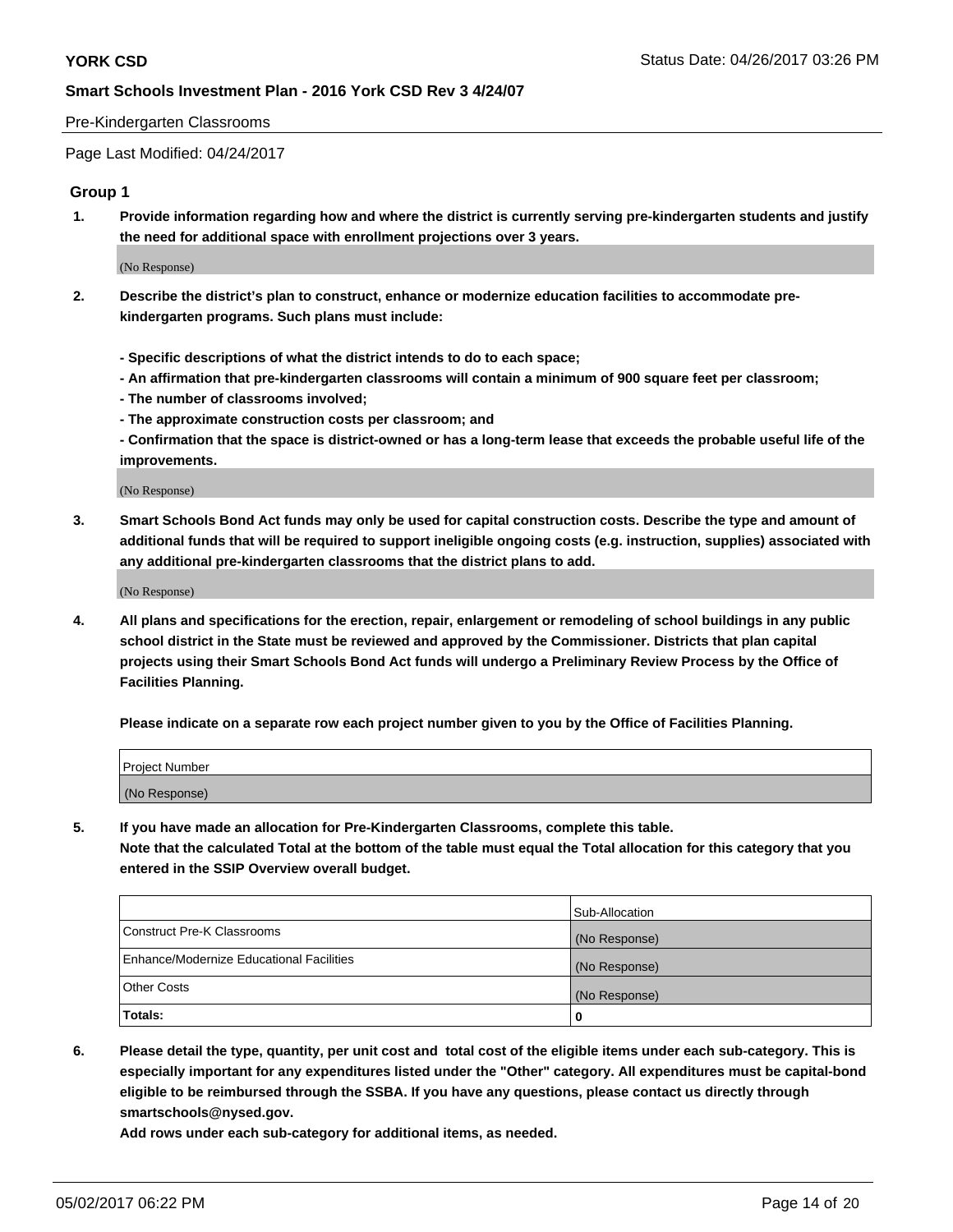# Pre-Kindergarten Classrooms

| Select the allowable expenditure | Item to be purchased | Quantity      | Cost per Item | <b>Total Cost</b> |
|----------------------------------|----------------------|---------------|---------------|-------------------|
| type.                            |                      |               |               |                   |
| Repeat to add another item under |                      |               |               |                   |
| each type.                       |                      |               |               |                   |
| (No Response)                    | (No Response)        | (No Response) | (No Response) | (No Response)     |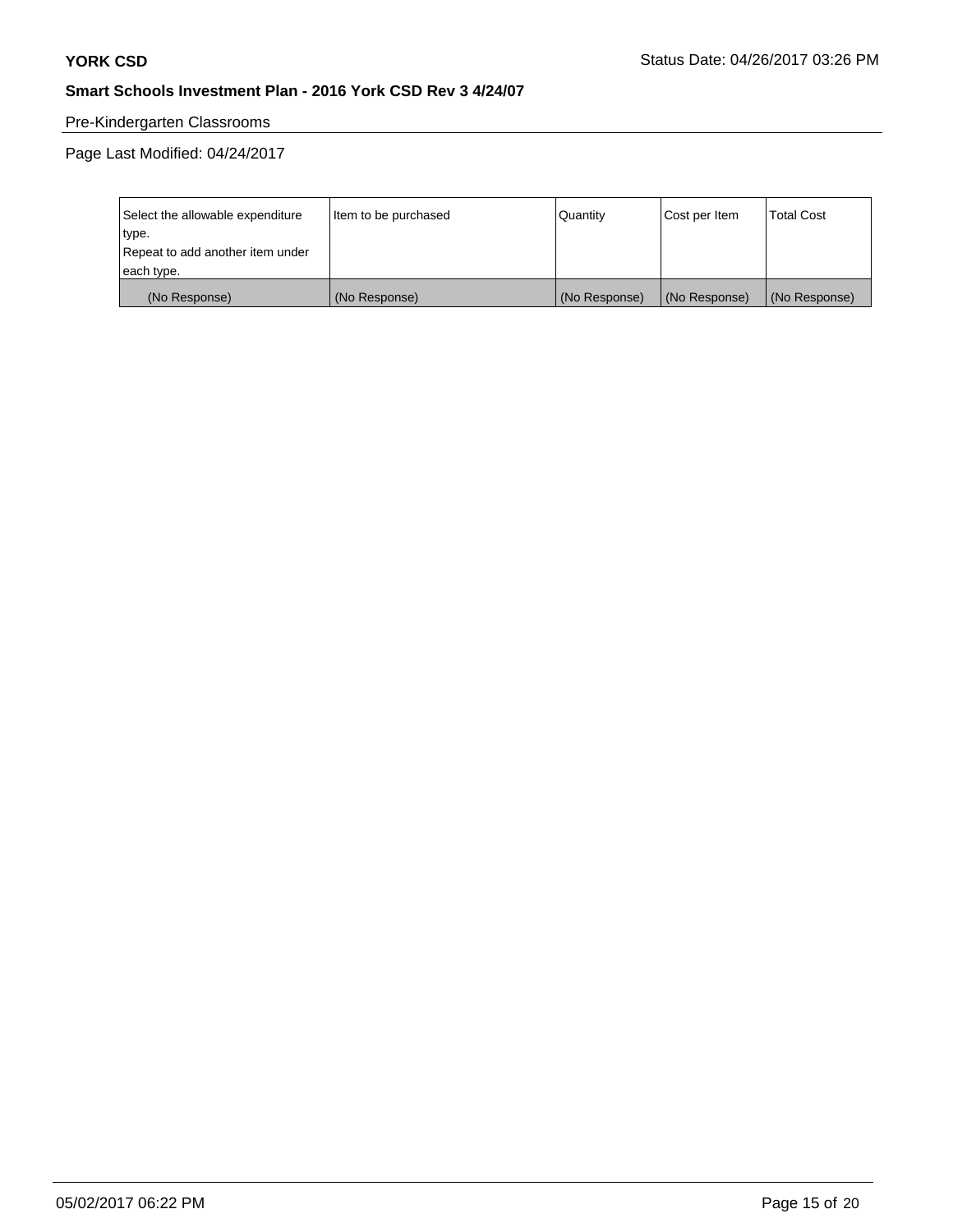Replace Transportable Classrooms

Page Last Modified: 04/24/2017

#### **Group 1**

**1. Describe the district's plan to construct, enhance or modernize education facilities to provide high-quality instructional space by replacing transportable classrooms.**

(No Response)

**2. All plans and specifications for the erection, repair, enlargement or remodeling of school buildings in any public school district in the State must be reviewed and approved by the Commissioner. Districts that plan capital projects using their Smart Schools Bond Act funds will undergo a Preliminary Review Process by the Office of Facilities Planning.**

**Please indicate on a separate row each project number given to you by the Office of Facilities Planning.**

| Project Number |  |
|----------------|--|
| (No Response)  |  |

**3. For large projects that seek to blend Smart Schools Bond Act dollars with other funds, please note that Smart Schools Bond Act funds can be allocated on a pro rata basis depending on the number of new classrooms built that directly replace transportable classroom units.**

**If a district seeks to blend Smart Schools Bond Act dollars with other funds describe below what other funds are being used and what portion of the money will be Smart Schools Bond Act funds.**

(No Response)

**4. If you have made an allocation for Replace Transportable Classrooms, complete this table. Note that the calculated Total at the bottom of the table must equal the Total allocation for this category that you entered in the SSIP Overview overall budget.**

|                                                | Sub-Allocation |
|------------------------------------------------|----------------|
| Construct New Instructional Space              | (No Response)  |
| Enhance/Modernize Existing Instructional Space | (No Response)  |
| Other Costs                                    | (No Response)  |
| Totals:                                        | $\Omega$       |

**5. Please detail the type, quantity, per unit cost and total cost of the eligible items under each sub-category. This is especially important for any expenditures listed under the "Other" category. All expenditures must be capital-bond eligible to be reimbursed through the SSBA. If you have any questions, please contact us directly through smartschools@nysed.gov.**

| Select the allowable expenditure | Item to be purchased | Quantity      | Cost per Item | <b>Total Cost</b> |
|----------------------------------|----------------------|---------------|---------------|-------------------|
| type.                            |                      |               |               |                   |
| Repeat to add another item under |                      |               |               |                   |
| each type.                       |                      |               |               |                   |
| (No Response)                    | (No Response)        | (No Response) | (No Response) | (No Response)     |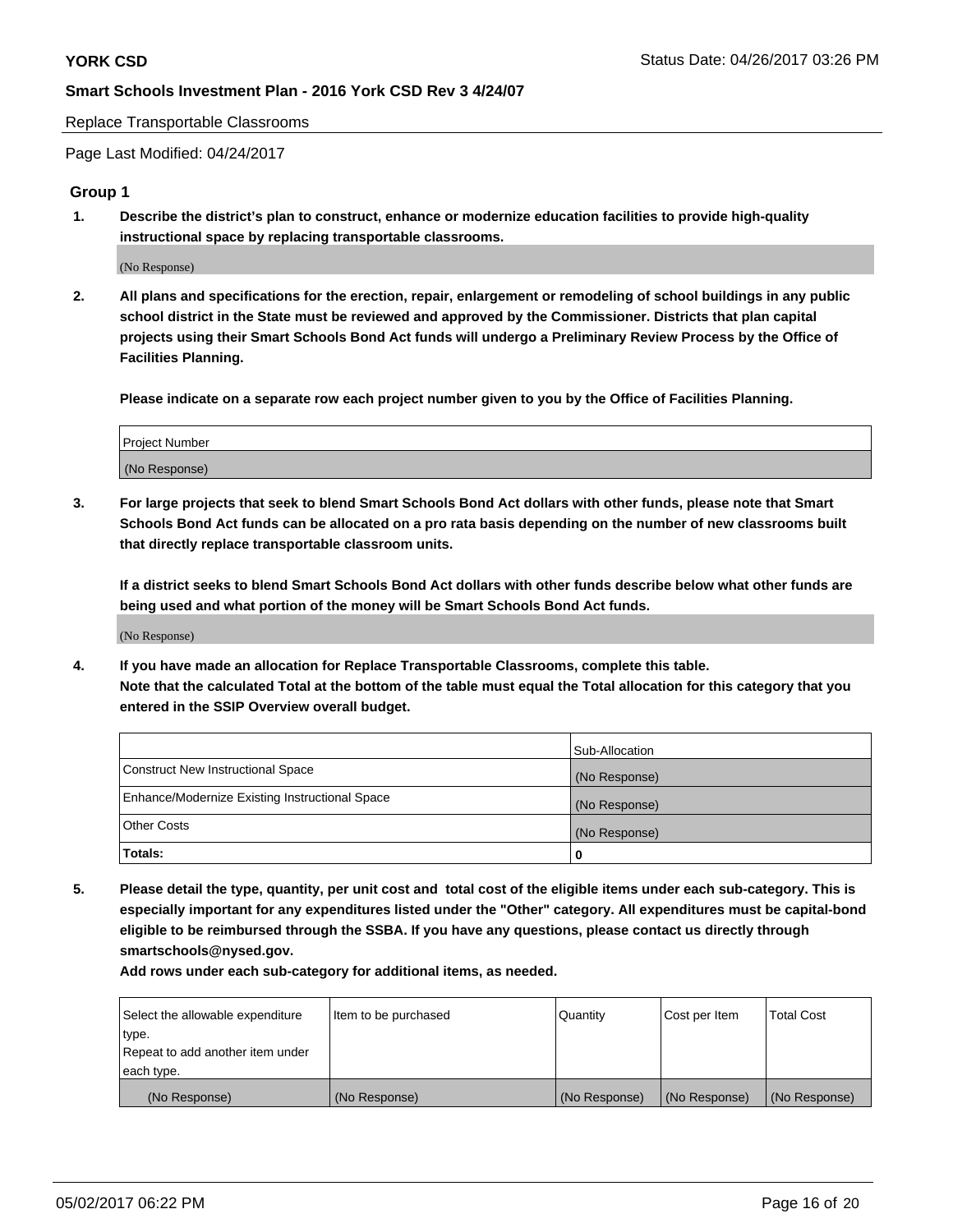#### High-Tech Security Features

Page Last Modified: 04/24/2017

## **Group 1**

**1. Describe how you intend to use Smart Schools Bond Act funds to install high-tech security features in school buildings and on school campuses.**

We currently have 32 video surveillance cameras and 7 exterior doors with automated access controls. Purchases made with our Smart Schools Bond Act funds will add 45 more video surveillance cameras, 3 more exterior doors with automated access controls, and 37 new door contacts to monitor doors. Our current video surveillance management system and server will be replaced with a new system and server to control all the video cameras and door access controls. These upgrades will greatly enhance the security on our school campus.

**2. All plans and specifications for the erection, repair, enlargement or remodeling of school buildings in any public school district in the State must be reviewed and approved by the Commissioner. Districts that plan capital projects using their Smart Schools Bond Act funds will undergo a Preliminary Review Process by the Office of Facilities Planning.** 

**Please indicate on a separate row each project number given to you by the Office of Facilities Planning.**

| <b>Project Number</b> |  |
|-----------------------|--|
| 241701047999001       |  |

#### **3. Was your project deemed eligible for streamlined Review?**

| ٠<br>٠<br>٠ |  |
|-------------|--|
|-------------|--|

- **Ø** No
- **4. Include the name and license number of the architect or engineer of record.**

| Name           | License Number |
|----------------|----------------|
| Jason Benfante | 38542          |

**5. If you have made an allocation for High-Tech Security Features, complete this table.**

**Note that the calculated Total at the bottom of the table must equal the Total allocation for this category that you entered in the SSIP Overview overall budget.**

|                                                      | Sub-Allocation |
|------------------------------------------------------|----------------|
| Capital-Intensive Security Project (Standard Review) | (No Response)  |
| <b>Electronic Security System</b>                    | 150,646        |
| <b>Entry Control System</b>                          | 75,621         |
| Approved Door Hardening Project                      | (No Response)  |
| <b>Other Costs</b>                                   | (No Response)  |
| Totals:                                              | 226,267        |

**6. Please detail the type, quantity, per unit cost and total cost of the eligible items under each sub-category. This is especially important for any expenditures listed under the "Other" category. All expenditures must be capital-bond eligible to be reimbursed through the SSBA. If you have any questions, please contact us directly through smartschools@nysed.gov.**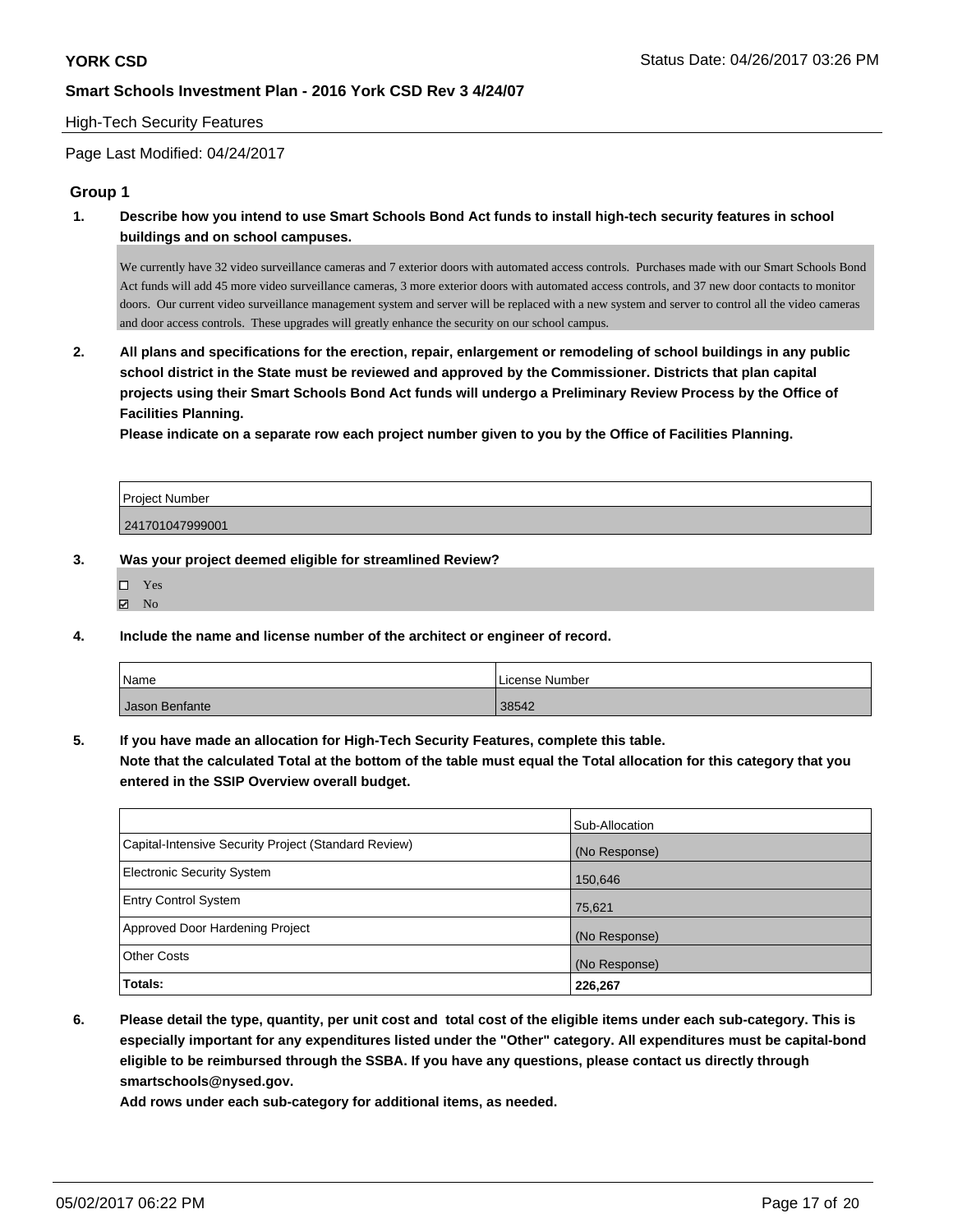# High-Tech Security Features

| Select the allowable expenditure<br>type.<br>Repeat to add another item under | Item to be purchased                                                    | Quantity | Cost per Item | <b>Total Cost</b> |
|-------------------------------------------------------------------------------|-------------------------------------------------------------------------|----------|---------------|-------------------|
| each type.                                                                    |                                                                         |          |               |                   |
| <b>Electronic Security System</b>                                             | <b>Servers</b>                                                          | 1        | 28,350        | 28,350            |
| <b>Electronic Security System</b>                                             | <b>Interior Cameras</b>                                                 | 30       | 1,575         | 47,250            |
| <b>Electronic Security System</b>                                             | <b>Exterior Cameras</b>                                                 | 15       | 2,331         | 34,965            |
| <b>Electronic Security System</b>                                             | <b>Cabling for Cameras</b>                                              | 45       | 567           | 25,515            |
| <b>Electronic Security System</b>                                             | Mounting Cameras Above 12 FT.                                           | 8        | 315           | 2,520             |
| <b>Electronic Security System</b>                                             | <b>Patch Cables for Cameras</b>                                         | 1        | 500           | 500               |
| <b>Electronic Security System</b>                                             | Integration / Install Services for<br><b>Electronic Security System</b> |          | 11,546        | 11,546            |
| <b>Entry Control System</b>                                                   | New Control Panel and Interface to<br><b>Existing Equipment</b>         | 1        | 12,600        | 12,600            |
| <b>Entry Control System</b>                                                   | New Doors with Card Readers/RIM<br>strike                               | 3        | 5,166         | 15,498            |
| <b>Entry Control System</b>                                                   | Individual Door Contacts and Wiring                                     | 37       | 441           | 16,317            |
| <b>Entry Control System</b>                                                   | Video Intercom                                                          |          | 3,465         | 3,465             |
| <b>Entry Control System</b>                                                   | Cabling and Installation for Entry<br><b>Control System</b>             | 1        | 27,720        | 27,720            |
| <b>Entry Control System</b>                                                   | Patch Cables for entry Control System                                   | 1        | 21            | 21                |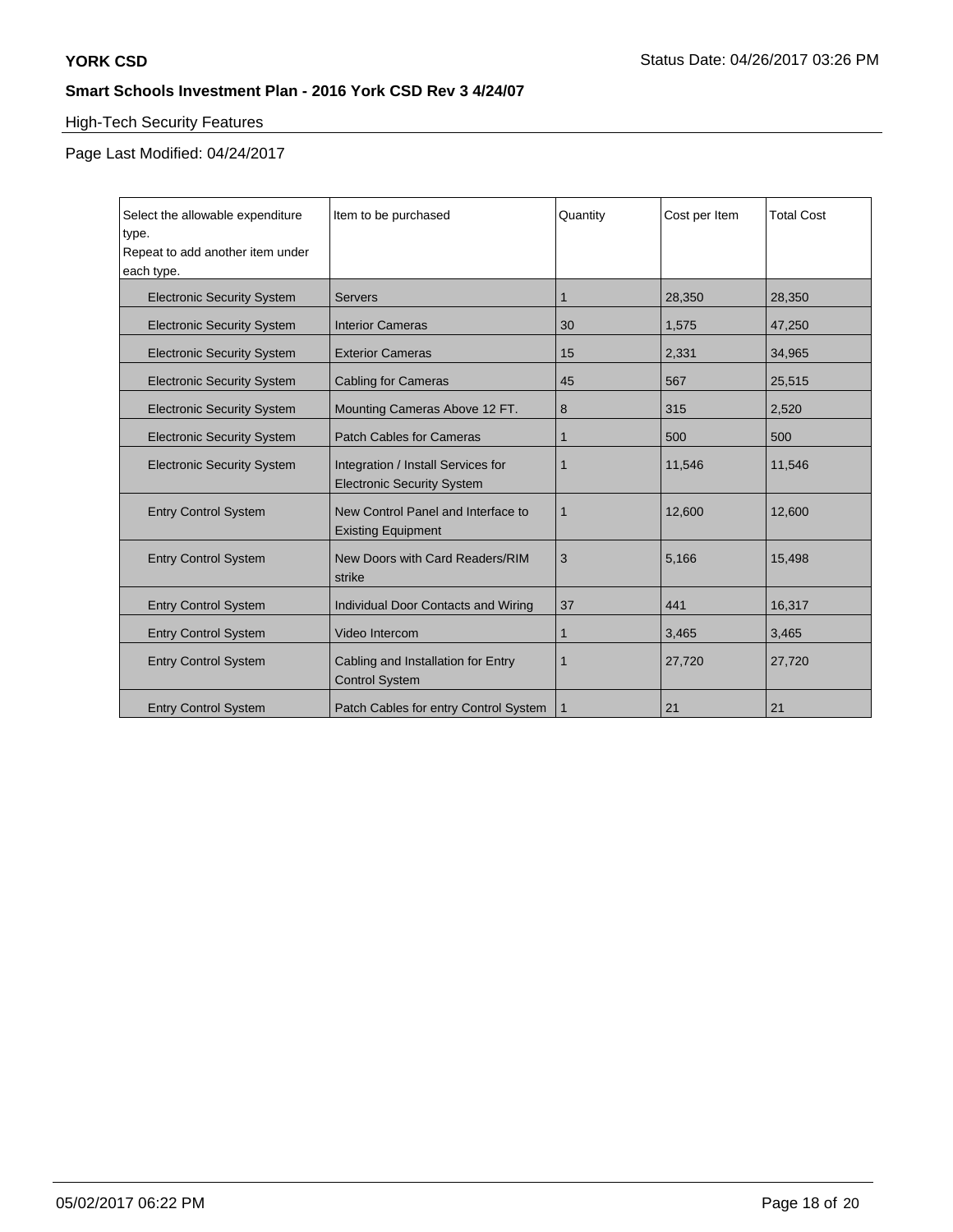Report